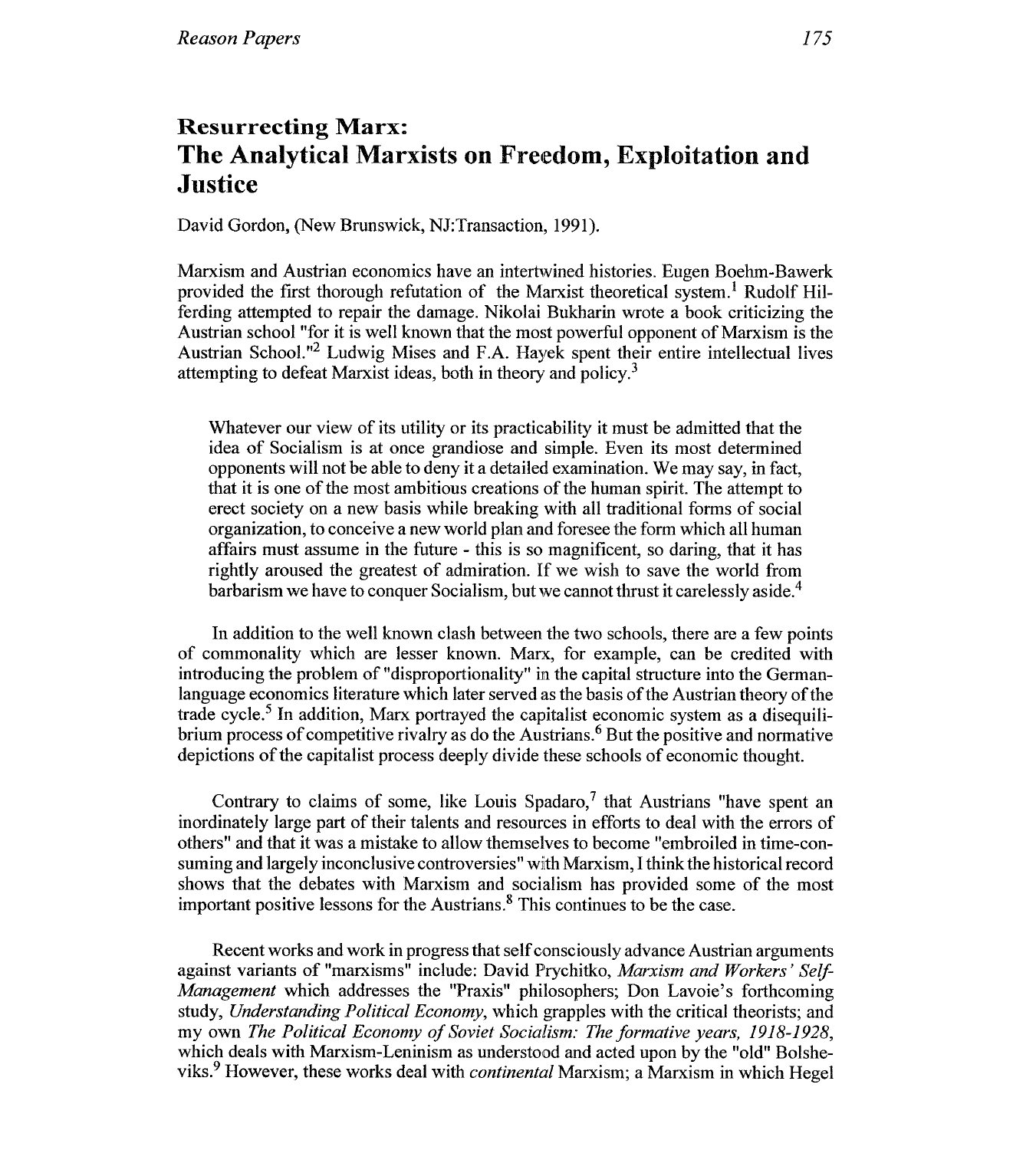is fundamental. On the other hand, a school of Marxism has arisen that jettisons Hegelianism and adopts analytical philosophy.

These analytical Marxists, which count among their number such scholars as John Roemer, Jon Elster, and G.A. Cohen, have attempted to reconstruct Marxism in a way that answers previous logical flaws in the system. The labor theory of value is rejected, and Hegelian concepts of alienation are eschewed. But the assertion that capitalism is class system of *exploitation* remains. Israel Kirzner has attempted to address some aspects of Roemer's arguments in his Discovery, Capitalism and Distributive Justice.<sup>10</sup> But other than a few references here and there, the analylical Marxists have not received that much attention from Austrian economists. David Gordon, however, has attempted a serious study of the arguments of the analytical Marxists which should serve as a vital introduction to the issue at hand.

Gordon, a philosopher and intellectual historian who is deeply influenced by the Rothbardian strand of Austrian economics, confronts the analytical Marxists on their own philosophical terms. Gordon, like the analytical Marxists, does not have much patience with Hegelian dialectics and phenomenological investigations. For the current study that is perfectly acceptable, maybe even desirable, given his opponent.<sup>11</sup> In true analytic fashion, Gordon nicks and cuts his opponent's argument until it neatly bleeds to death.

Gordon is perhaps at his best in the chapter dissecting Cohen's argument concerning proletarian unfreedom (ch. 5). Cohen argues that workers' are collectively unfree under capitalism because they face no reasonable alternative but to work for capitalists. Even though individual workers may be free to exit or move, that individual freedom depends on others not doing the same thing collectively. Gordon points out that no matter how sound this argument may be, Cohen may have reached a triviality. In fact, as Gordon cites, this is how John Gray has attempted to deal with the argument. But Gordon goes Further and demonstrates that even if Cohen's argument was non-trivial, it would fail to produce the results desired.

Workers' freedom, Gordon argues, is even more at risk under the socialist alternative than under capitalism. Whereas the argument for collective unfreedom under capitalism is found wanting, it appears perfectly acceptable under socialism (115). Under the planning system, workers are not free to bargain nor are they free to leave their jobs and establish businesses or cooperatives themselves. It is under planning - even democratic planning - where the workers' freedom is severely constrained. The proletarians are forced to work for the proletarian state.

Gordon applies razor sharp criticism throughout this work to the arguments and propositions of the analytical Marxists. However, while I am in general sympathy with his conclusions I think he makes a few crucial mistakes. First, he employs any and all arguments he can find to defeat his opponent, including arguments which may contradict one another. Second, his libertarian perspective is more or less asserted rather than argued (see chapter 2). This would be legitimate since we can only criticize from a perspective, but Gordon seems to claim at points that he has argued the libertarian positions rather than asserted its validity. I shall try to limit my comments to my first concerns.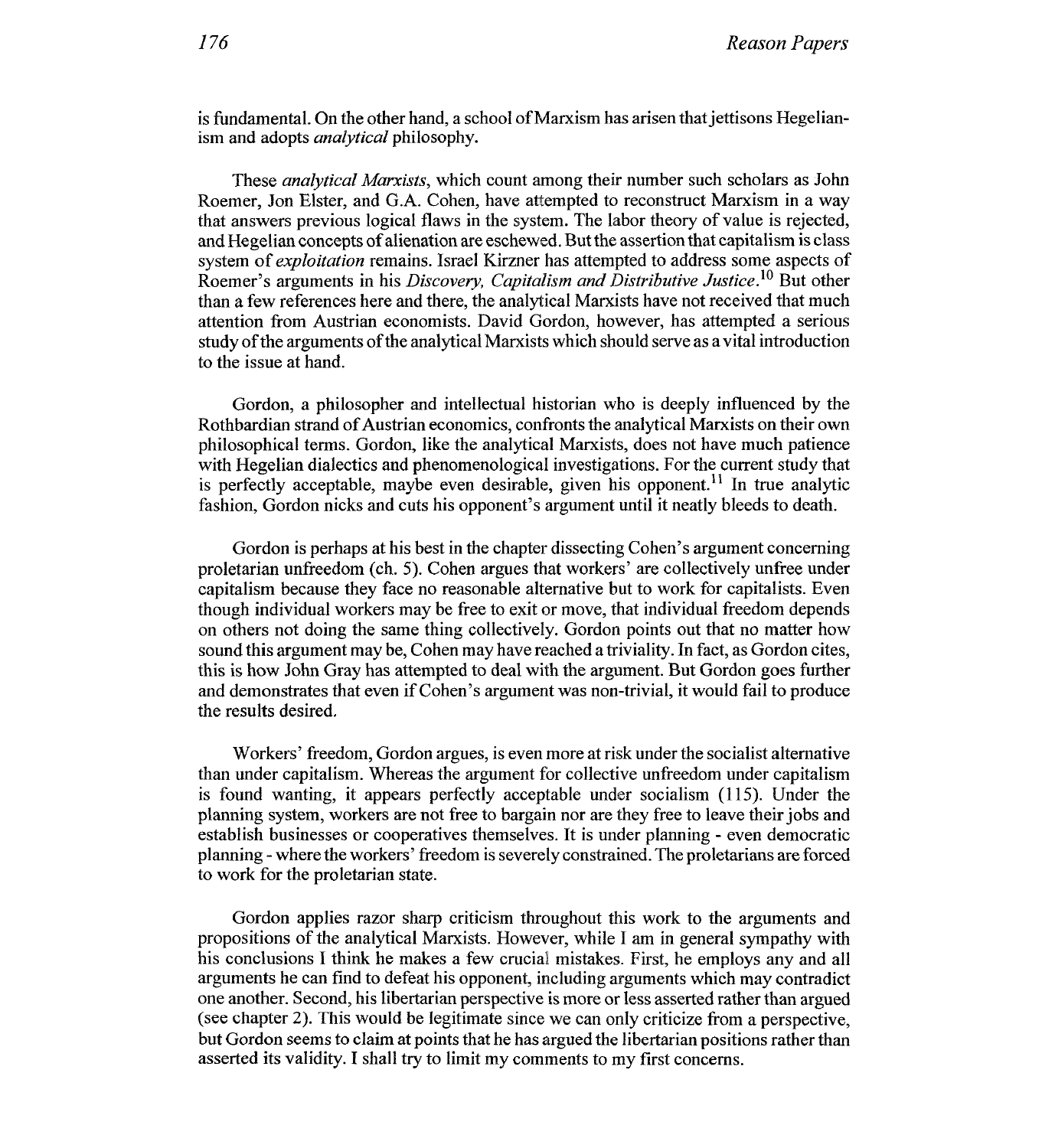Gordon, in dismissing certain variants of Marxism in Chapter 1, invokes Karl Popper's criterion that scientific statements must be falsifiable. If no empirical refutation of a statement is possible, then that statement cannot be considered scientific. Gordon concludes that according to this criterion, whatever else Marxism may be, it is not science. But ironically, from that perspective neither is Misesian or Rothbardian economics! But Gordon relies heavily on the Austrian *scientific* argument about socialist calculation to defeat the socialist alternative. As he writes in the last chapter:

If, for example, capitalism turned out to be the only economic system capable of producing goods and services needed for a modern society, the fact (if it is one) that exploitation of labor could not be avoided would therefore be outweighed; better exploitation than chaos. (1 19)

But is the argument concerning economic calculation a result of praxeological reasoning or an empirical hypothesis? If a result of praxeological reasoning (as I would argue), then Popperianism would not admit to its *scientific legitimacy*. You can't have your cake and eat it too.

Another case where Gordon employs arguments that undermine his own adherence to the Austrian tradition is with regard to the marginal productivity theory of factor pricing. The "exhaustion theorem," which argued that all factors (at any point in time) are paid their marginal product, can only be established under conditions of general competitive equilibrium. Austrian economists, however, reject equilibrium economics. They hold, instead, that the concept of equilibrium at best serves to describe a tendency of market processes.

At any point in time market inefficiencies exist. The existence of such inefficiencies drive the entrepreneurial process of discovery that characterizes the competitive market process. "Scope for market discovery," Kirzner points out, "is present as long as unexploited opportunity for mutual gainful exchange exists between any pair of market participants, in regard to any pair of commodities they respectively possess."12 The labor market is no different than any other market.

An Austrian argument against exploitation of workers must take into account the dynamic nature of market processes. The market is a process of learning and discovery. The exhaustion theorem simply does not capture this aspect of the market. It substitutes an equilibrium end state for a process story concerning factor pricing. This is unacceptable.

The Austrian argument for the market does not depend on the attainment of equilibrium optimalities or elimination of waste, but instead emphasizes the ability of the system to detect errors and generate systemic incentives to correct those errors. Economic calculation, for example, does not depend on "correct" equilibrium prices, but rather relies on disequilibrium money prices to serve their function of aiding entrepreneurs in separating out from among all the technological feasible projects those which are economic. Monetary calculation does not produce the best of all possible world, i.e. Paretian equilibrium, but it gets the job done. "Money calculation," Mises wrote, "does all that we are entitled to ask of it. It provides a guide amid the bewildering throng of economic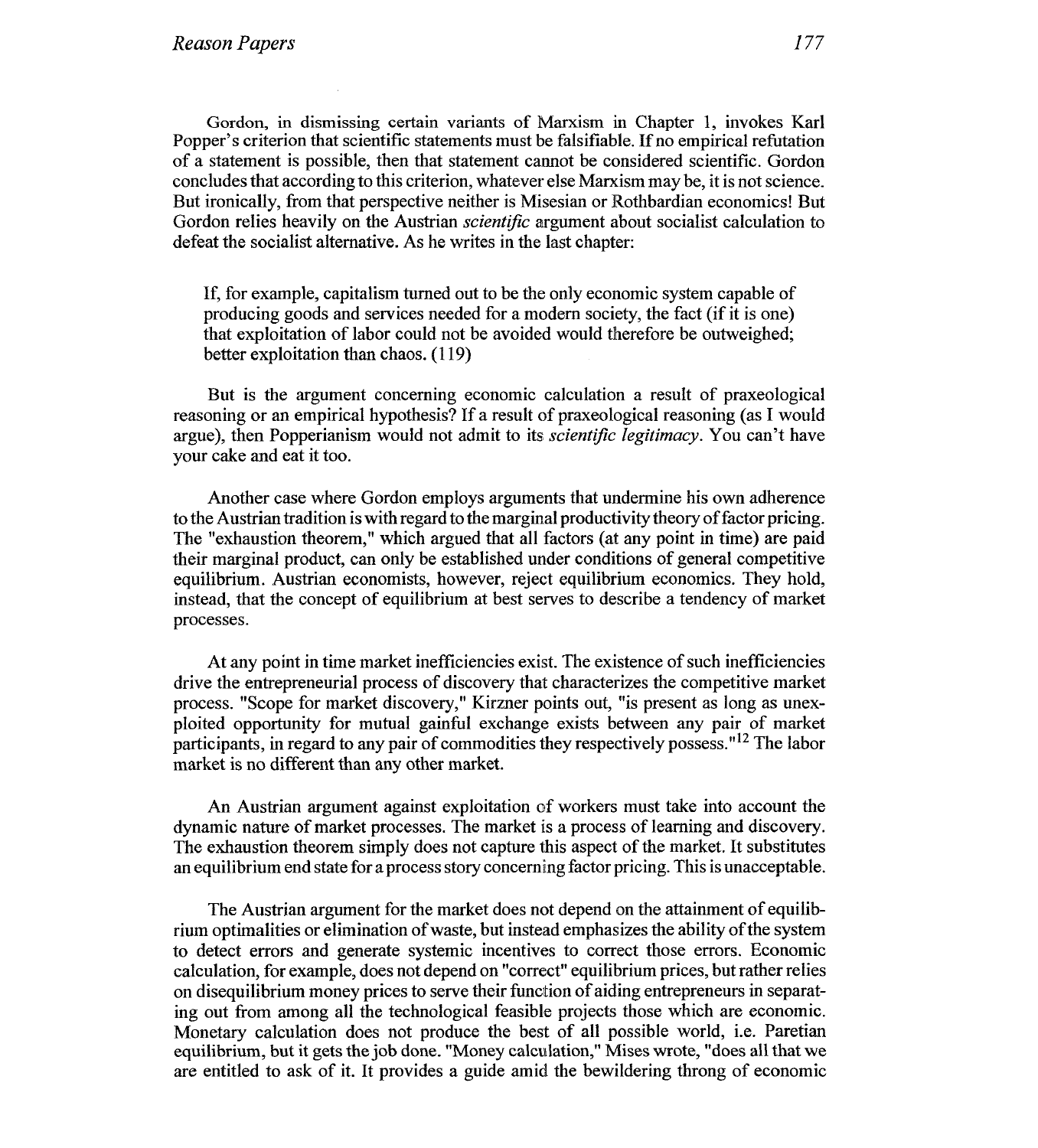possibilities. It enables us to extend judgments of value which apply directly to consumption goods - or at best to production goods sf the lowest order - to all goods of higher orders. Without it, all production be it lengthy and roundabout processes would be so many steps in the dark." $13$ 

In the factor market, monetary calculation provides market participants with guideposts by which the boundaries of orderly exchange can be established. The upper limit represents perceived marginal revenue product of the factor, while the lower limit represents the perceived opportunity cost of alternative uses of the factor. Within these bounds surplus is not so much exhausted as sought by market participants. The question that Austrian economists must concern themselves with is not so much whether surplus exists - it clearly does - but rather, whether alternative institutional arrangements to capitalism could provide coordinative properties in a manner that meets the demands of "practical life." As Gordon correctly points out in chapter 6 of his work, socialism certainly does not provide a workable alternative. But those Austrian arguments against the possibility of socialism need to be understood from a market process perspective or they lose much of their weight.<sup>14</sup>

We make a serious mistake if we slip into Panglosian equilibrium explanations of the market. As Kirzner argues with regard to distributive justice, "I should emphasize . . . that my disagreement with the existing literature is not, at the core, a disagreement on ethics." Rather, "the ethical assessments have misperceived the nature and mode of operation of the capitalist system."15 Viewing the market in equilibrium terms "causes one to overlook a crucial feature of real world capitalism that is absent from the general equilibrium model, namely, the discovery character of capitalist incomes."<sup>16</sup>

Gordon, therefore, even though he seemingly raises several fundamental criticisms of analytical Marxism, fails to provide a sophisticated and subtle defense of capitalist processes from an Austrian perspective. Neither his Popperian dismissal of Hegelian Marxism in chapter 1, nor his equilibrium answer to analytical Marxism in chapter 3, can square with his reliance on Austrian economics. Nevertheless, Gordon has produced a valuable introduction to analytical Marxism from a libertarian perspective that will serve as an important first step in addressing this branch of modern "marxisms."

Peter J. Boettke, *Department of Economics,* **New** *York University*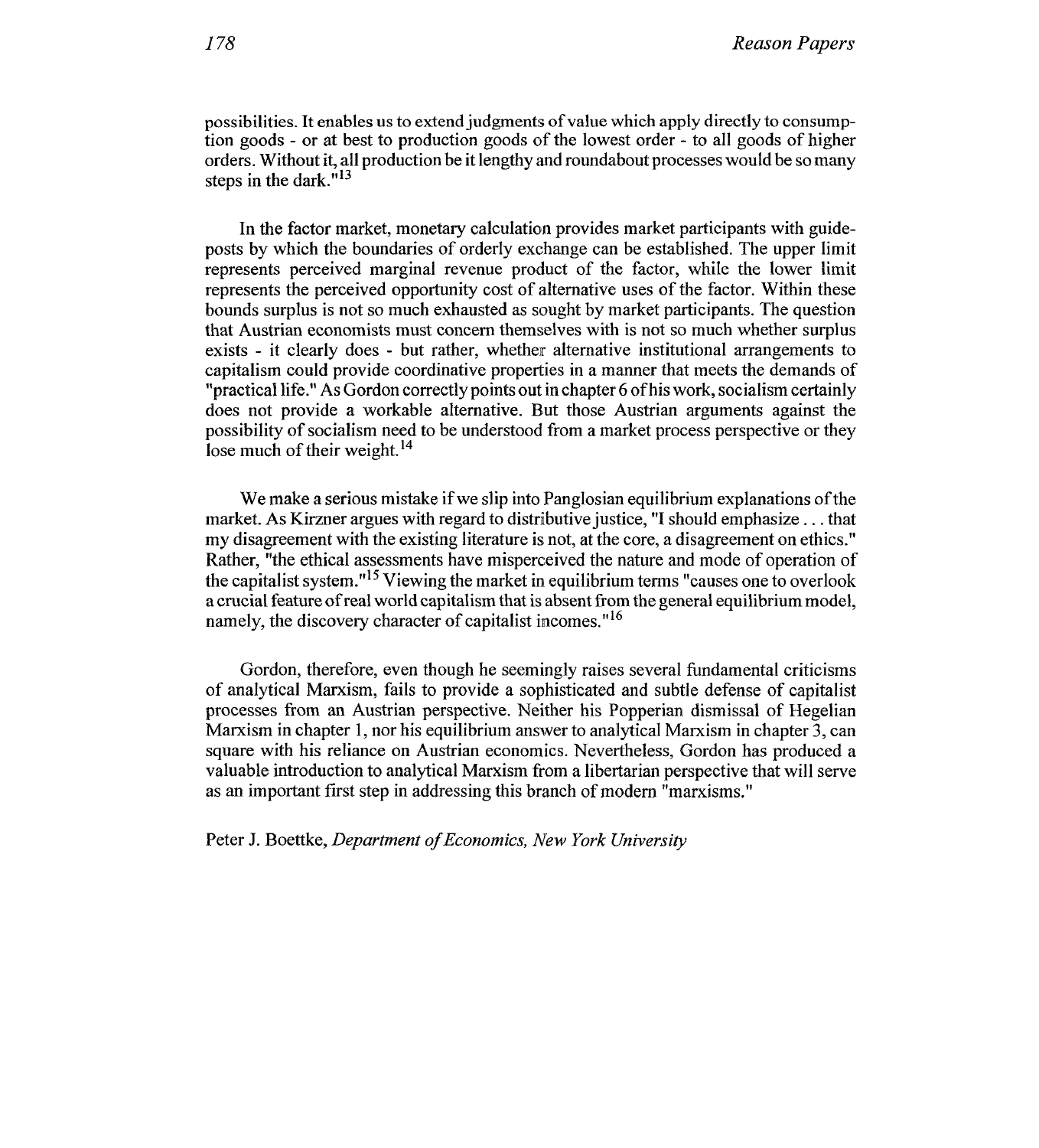## **Notes**

1. Boehm-Bawerk, "Unresolved Contradiction in the Marxian Economic System," in *Shorter Classics* (South Holland, IL: Libertarian Press, 1962[1896]).

2. Bukharin, *The Economic Theory of the Leisure Class* (New York: Augustus Kelley, 1970[1919]), 9.

3. See, for example, Hayek, ed., *Collectivist Economic Planning* (New York: Augustus Kelley, 1975[1935]); *The Road to Serfdom* (Chicago: University of Chicago Press, 1976[1944]); *Individualism and Economic Order* (Chicago: University of Chicago Press, 1980[1948]); and *The Fatal Conceit* (Chicago: University of Chicago Press, 1988).

4. Mises, *Socialism* (Indianapolis: Liberty Classics, 1981[1922]), 41.

5. See Hayek, *Prices and Production,* 2nd Edition (New York: Augustus Kelley, 1967[193 51, 103. Also see Paul Craig Roberts andl Matthew Stephenson, *Marx 's Theory of Exchange, Alienation and Crisis* (New York: Praeger, 1983[1973]), 95-103.

6. See Don Lavoie, "Some strengths in Marx's disequilibrium theory of money," *Cambridge Journal of Economics,* 7 (1983). Also see Lavoie, *Rivalry and Central Planning*  (New York: Cambridge University Press, 1985), 28-47.

7. Spadaro, "Toward a Program of Research and Development," in Louis Spadaro, ed., *New Directions in Austrian Economics* (Kansas City: Sheed, Andrews and McMeel, 1978), 206-207.

8. For a similar assessment see Kirzner, "The Economic Calculation Debate: Lessons for Austrians," *Review of Austrian Economics, 2* (1988).

9. Prychitko, *The Essential Tension* (Westport, CT: Greenwood, 1991); Boettke, *The Political Economy of Soviet Socialism* (Boston: Kiluwer Academic Publishers, 1990).

10. Kirzner, *Discovery, Capitalism and Distributive Justice* (New York: Basil Blackwell, 1989).

1 1. Though one loses much of the reason for the Marxian desire to transcend the capitalist process of exchange and production and establish a system of central planning once alienation has been eliminated from study. See Paul Craig Roberts, *Alienation and the Soviet Economy* (New York: Holmes and Meier, 1990), 1- 19.

12. Kirzner, 84.

13. Mises, *Socialism*, 100-101.

14. See Lavoie, *Rivalry and Central Planning,* and Kirzner, "The Economic Calculation Debate."